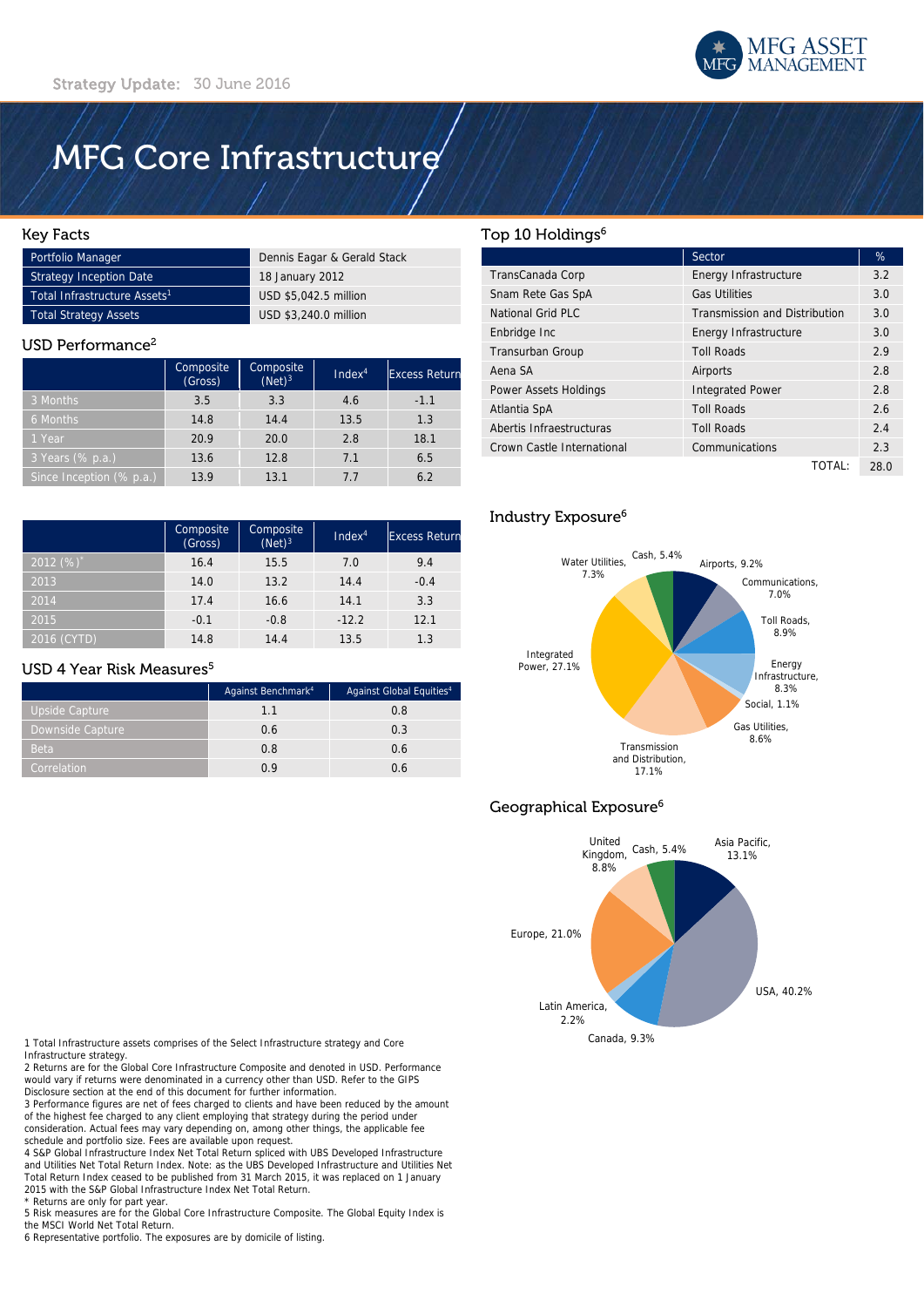# Performance

During the June 2016 quarter, in US Dollar terms, the Core Infrastructure Strategy returned +3.5% before fees. This was 1.1% below the S&P Global Infrastructure Index return of  $+4.6\%$ . The one year return was  $+20.9\%$ . This was 18.1% better than the +2.8% return for the index. The June quarter saw a rebound of stocks that had been heavily sold off in previous quarters. This particularly applied to stocks whose earnings were oil price sensitive, competitive power companies and stocks in emerging markets.

Pleasingly given the Brexit turmoil, the Strategy's UK holdings delivered the best regional performance with a weighted average return of +14.0%. Clearly, the flight to high quality defensive stocks once again worked in our investors' favour. The Strategy's US, Canadian and Australian exposures also generated strong positive returns that were offset by a poor performance from the Strategy's European holdings. The Strategy's utility investments returned a weighted average return of 7.76% for the quarter while the non-utility stocks returned 3.2%. The best performing stocks in the portfolio were California Water Services Group (Total Shareholder Return in local currency of 31.5%), Mexican airport company GAPB (+24.2%) and American Water Works (+23.2%). The worst performing stocks were European satellite companies Eutelsat (-40.0%) and SES (-20.4%).

As mentioned, the performance of the benchmark index was positively impacted by its pipelines exposures which averaged a 16.39% return for the quarter. Competitive Power companies were also strong with an 8.4% average return. Examples of companies recovering some of the previous year's lost ground include North American pipeline companies Targa Resources (up 44.3% in the June quarter but still down 48.4% for the year), The Williams Companies (+38.5% for quarter but still down 58.2% for the year) and Veresen Inc (+28.0% for quarter but still down 28.2% for the year). Elsewhere the MLP index was up 19.7% for the quarter (down 13.1% for the year) while Japanese electricity utilities were down 11.6% for the quarter and 25.0% for the year.

The Strategy's returns for the quarter by sector and region are shown in the following graphs:





### Strategy

The Strategy's investment strategy remains consistent with previous periods and is not expected to change over the long term.

The Strategy seeks to provide investors with attractive riskadjusted returns from the infrastructure asset class. It does this by investing in a portfolio of listed infrastructure companies that meet our strict definition of infrastructure at discounts to their assessed intrinsic value. We expect the Strategy to provide investors with real returns of approximately 5% to 6% over the longer term.

We believe that infrastructure assets, with requisite earnings reliability and a linkage of earnings to inflation, offer attractive, long-term investment propositions. Furthermore, given the predictable nature of earnings and the structural linkage of those earnings to inflation, investment returns generated by infrastructure assets are different from traditional asset classes and offer investors valuable diversification when included in an investment portfolio. In the current uncertain economic and investment climate, the reliable financial performance of infrastructure investments makes them particularly attractive and an investment in listed infrastructure can be expected to reward patient investors with a three to five-year timeframe.

# Topic in Focus – Self Driving Cars  $\theta$ Implications on Toll Roads

Since 2007, our infrastructure portfolios have held material positions in toll road companies. These companies have had exposure to toll roads in Europe, the US, Canada, Latin America and Australia. When valuing these roads, we distinguish between the four different types of roads because of their inherently different traffic growth dynamics, including their sensitivity to economic conditions:

- Urban radial roads;
- Urban orbital roads;
- Urban High Occupancy Toll (HOT) lanes; and
- Inter-urban toll roads.

When valuing these roads we build financial models that forecast traffic usage through to the end of the contracted concession period. In some cases, this can be more than 50 years. The advent of driverless cars therefore raises questions as to the impact of this rapidly developing technology on toll road traffic volumes.

Rapid advances in technology are set to deliver a transformation from driver-controlled to automated and semi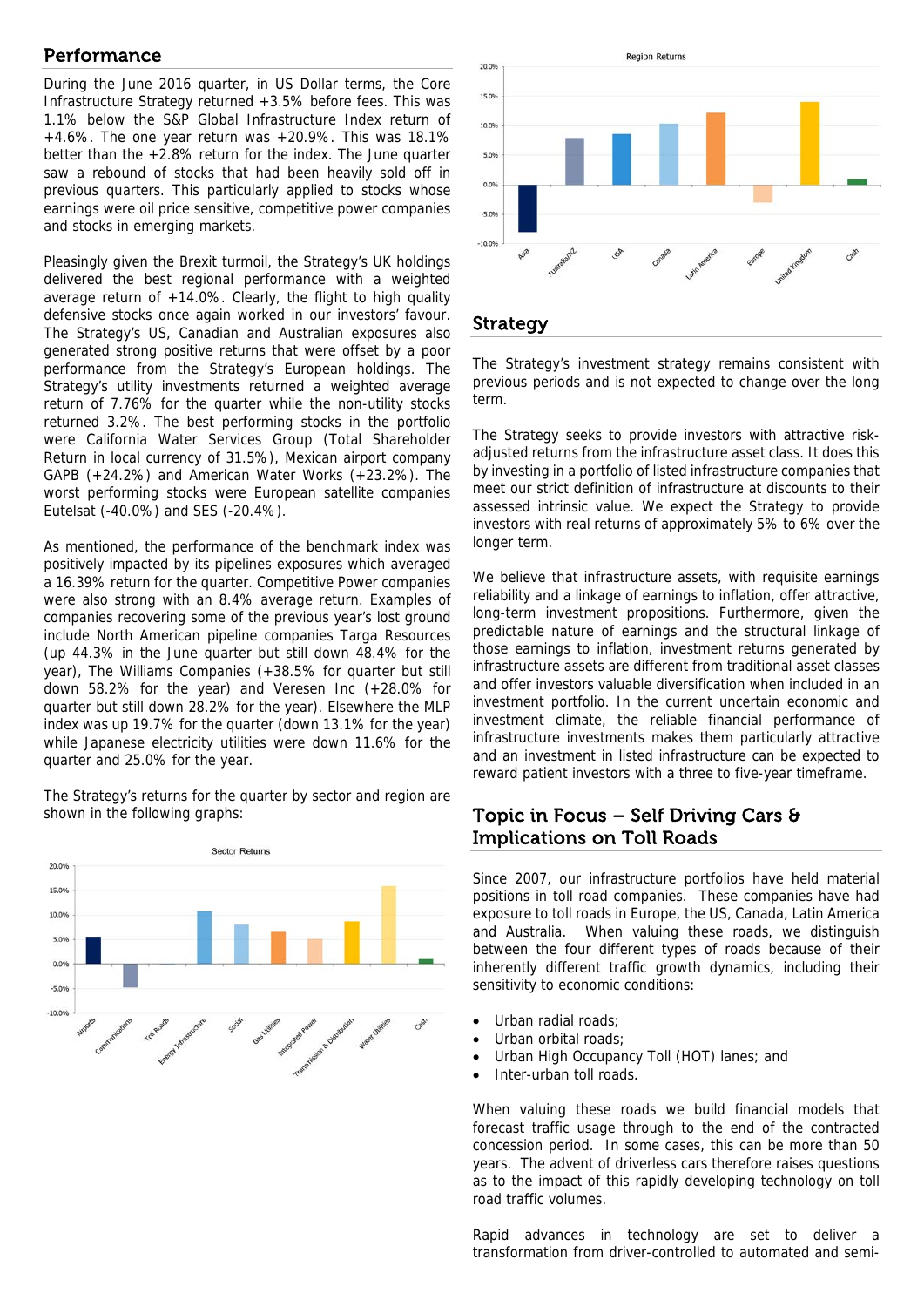automated forms of vehicle operation. While the basic technology for driverless cars already exists, the shift to driverless cars will clearly take some time to occur and there are a myriad of social, regulatory and legal issues that need to be addressed before they become ubiquitous. But in the meantime, the technology will develop and will inevitably impact toll road usage.

Based on our analysis, we expect the development of driverless cars to provide a boost to toll road traffic and earnings over the next 10-20 years. However, beyond that period the impact on usage of toll roads is difficult to predict and may even be negative. We explain our thinking in the following discussion.

#### **Autonomous Vehicles**

Cars are currently being produced that have Autonomous Vehicle (AV) capability. This means they have the capability to allow the driver to relinquish complete control over the vehicle in certain circumstances and are smart enough to know when conditions do not allow that to occur, e.g. when lane markings are confusing or non-existent.

AVs are not driverless cars. Driving an AV allows the driver to hand over control of the vehicle but requires the driver to be ready to take back control of the car when needed. The vehicle will automatically keep a safe distance between itself and surrounding vehicles and, if needed, can change lanes. It will do all those functions more safely than a human – indeed road safety authorities are supportive of the adoption of AV technology because of the expected safety benefits.

So while the driver will still need to be behind the wheel and attentive to what is happening, the driving experience will generally be more relaxed, less stressful and safer than in non-AV vehicles.

While there are a raft of legal and regulatory issues that need to be resolved before driverless cars become a reality, there are complex social/ethical issues that are even more important in the use of this technology. This is perhaps best illustrated when an AV is being used in a suburban street environment. In that situation, it is entirely possible that the vehicle would have to make a decision between running over a person that has moved into the path of the car or swerving into the path of a vehicle coming in the opposite direction, potentially putting the lives of the occupants of the AV at risk. Such "life and death" questions will take some sorting out!

In the context of such difficult issues, it is not surprising that the current thinking among road safety authorities is that AV usage is likely to be restricted only to motorways for some years to come. This is because:

- Generally motorways have better and more consistent road markings and signage; and very importantly
- There is only very limited scope for an AV to be faced with situations that are difficult to predict in advance, e.g. a person running in front of the vehicle.

#### **The Future**

So in the shorter term, we believe that the tolled motorways are likely to benefit from AV technology because it will enhance the appeal to using the toll road over the free, non-motorway alternatives. Initially, that benefit will be marginal because relatively few cars will have AV capability. But over the next decade and beyond, as AV technology is rolled out in more and more cars, it is likely to be material. As the following diagram illustrates, a recent University of Minnesota study forecast that

within 15 years almost 60% of the USA vehicle fleet would have either complete or limited self-driving capability, rising to 90% by  $2040^1$ .

Their forecasts are shown in the following graph which uses vehicle automation levels as defined by the National Highway Traffic Safety Administration of the USA being:

- Level 4 Complete self-driving automation
- Level 3 Limited self-driving automation (an AV)
- Level 2 Combined function automation
- Level 1 Function specific automation
- $\bullet$  Level  $0$  No automation



Source: University of Minnesota, Levinson, The End of Traffic and the Future of Transport Funding (August 2015).

So, we do not see AV technology as being a disruptive technology that could have a negative impact on traffic growth on the toll roads in the next decade. Quite the opposite – while ever its use is limited to motorway conditions, the toll roads are expected to be net beneficiaries.

The increasing usage of AV technology on motorways will also benefit toll roads in two other important ways:

- It will reduce traffic congestion on the toll roads because some congestion is caused by the poor behaviour of human drivers when changing lanes, breaking or accelerating. It will also reduce the number and severity of accidents frequently a cause of severe congestion on the toll roads; and
- It will increase the capacity of the toll roadS, particularly in peak periods. Toll roads currently can handle around 2,200 vehicles per lane per hour. A recent study by the University of California<sup>2</sup> concluded that full penetration of AV could see this capacity double. This is because vehicles will be able to travel much closer together at much higher speeds in much thinner lanes than is currently the case. A different study by Tientrakool et al<sup>2</sup> found that a 50% presence of AVs in the traffic mix can increase highway capacity by 80%. While these studies may prove to be optimistic, there is no doubt that the increase in capacity will be meaningful particularly for urban toll roads which are already capacity constrained during peak periods. This capacity benefit can be phased in over time by the creation of AV only lanes on the toll roads

Longer term, we expect that this improvement in capacity will also be experienced by the free roads running parallel to the toll road, thereby reducing congestion on the free alternative and removing the incentive for drivers to use the toll road. So when AV technology is allowed to be used on non-motorways,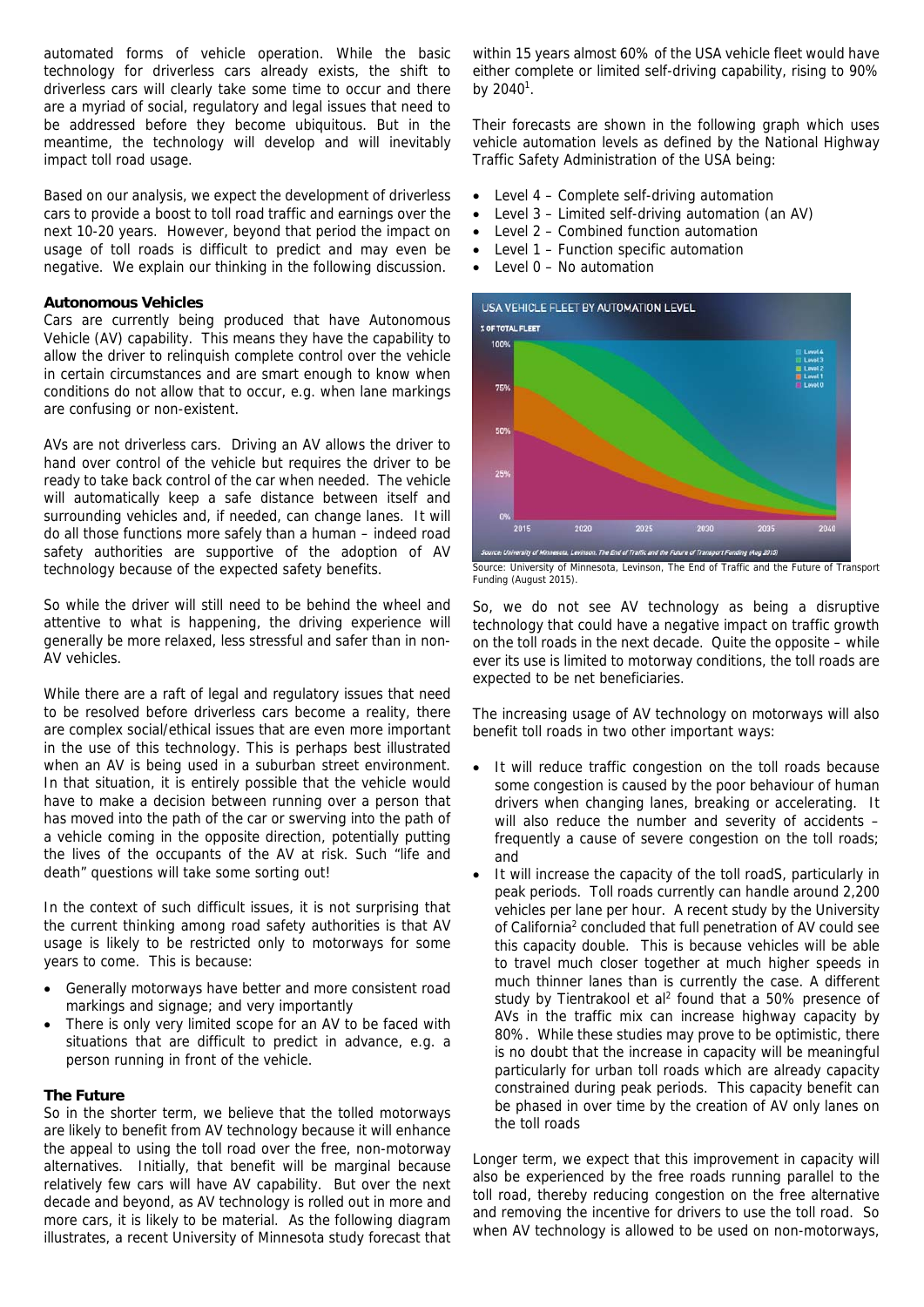there is likely to be a negative impact on toll road usage, at least until the free alternative roads become congested again.

#### **Driverless Cars**

The ultimate form of AV is a driverless car. Such a vehicle would be configured completely differently from today's vehicles. It would have no steering wheel or other controls and seats would be configured to best suit the needs of the occupants at the time. Driverless cars:

- Would allow the occupant to use the travel time productively or enjoy a greater range of entertainment experiences including video/TV/computers;
- Would allow greater interaction between occupants; and
- Would provide enhanced mobility to those in our society currently incapable of driving a car, e.g. the old, infirm and young would be able to use the car without assistance.

Driverless cars will increase the capacity of both toll roads and their free alternatives as automotive networked intelligence results in optimising traffic flow, less accidents, and automatic rerouting. Ultimately roads may not even need traffic signals, lane markings or speed limits. The fact that a driverless car trip will be an opportunity to be entertained will also reduce the utility of the time saved by using a toll road, i.e. drivers will be less inclined to spend \$5 or \$10 on the toll road to save, say, 15 minutes. Alone these developments are negative for toll roads given that usage of a toll road is almost entirely dependent on the actual or perceived time and reliability benefits of using the toll road.

However, driverless cars will also increase the demand for trips by reducing frictions to taking trips, introducing empty trips, and taking share from other modes.

A study by Princeton University<sup>4</sup> forecasts that 1) vehicle miles driven is likely to increase by between 5% and 20% when AVs reach 50% market penetration, and 2) when fleet penetration of driverless and AV cars reaches 95% vehicle miles driven is expected to increase by 35%. The same study forecasts that this will be around 2040, well within the forecast period of toll roads in our investment universe.

The era of driverless cars is also likely to be associated with much lower levels of car ownership. It will simply be more economic to participate in some form of sharing arrangement that allows much greater utilisation of vehicles than to have a privately owned vehicle remaining idle. Again this is likely to lead to an increase in vehicle miles driven as it will decrease average trip costs.

Another study by academics at the University of Southern Florida showed that empty trips alone would increase total miles driven by at least 10%. These trips would arise because shared cars would drop off a passenger and drive empty to pick up the next occupant.

As an aside, it would appear that the clear losers of driverless cars would be the owners of parking stations and those making a living driving vehicles (at present, there are about 3.5m truck drivers in the US, forming the largest job category in 29 states).

We believe there is significant potential for disruptive technologies to materially impact a range of industries. We know with certainty that none of the above quoted studies will be absolutely correct. We expect AV and driverless cars will generally be positive for the earnings of toll roads, and particularly urban toll roads, over the next 10 to 20 years, but

we have not changed any of our traffic forecasts to reflect this until we have greater certainty about how, and more importantly when, these developments will take place.

The long-term impact on toll roads will depend on the balance of the positive impact of the additional trips created by driverless cars and the negative impact of the additional capacity that is created on the free roads by the growth of driverless cars.

<sup>1</sup> University of Minnesota, "The End of Traffic and the Future of Transport Funding", Aug 2015

2 Shaldover et al, "Impacts of Co-operative Adaptive Cruise Control on Freeway Traffic Flow", University of California, 2012. 3 Tientrakool, Patcharinee, Ho, Ya-Chi, and Maxemchuk, Nicolas M., 2011, "Highway Capacity Benefits from Using Vehicle-to-Vehicle Communication and Sensors for Collision Avoidance," Vehicular Technology Conference (VTC Fall) 2011

IEEE. 4 Bierstedt et. Al., "Effects of Next-Generation Vehicles on Travel Demand and Highway Capacity", Princeton University, 2014